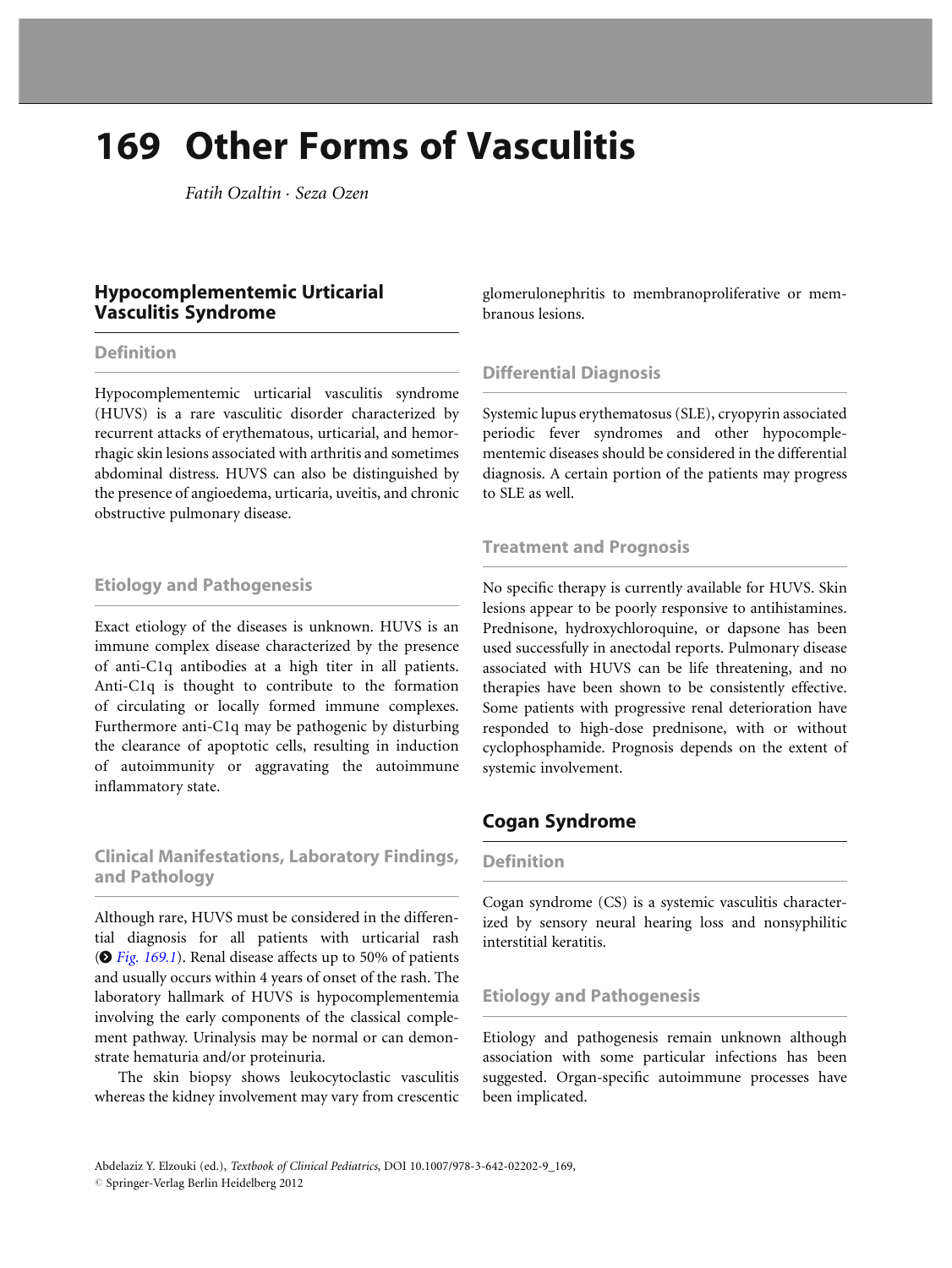<span id="page-1-0"></span>

**D** Figure 169.1<br>Typical urticarial lesions in hypocomplementic urticarial vasculitis in a girl vasculitis in a girl

## Clinical Manifestations and Laboratory **Findings**

Clinical manifestations include inflammatory eye disease (i.e., interstitial keratitis, conjunctivitis, scleritis, retinitis, retinal vasculitis) and vestibuloauditory dysfunction. Systemic vasculitis affecting aorta or small-/ medium-sized arteries and aortic valve insufficiency and constitutional symptoms may be observed. Acute phase reactants are elevated and antinuclear antibody may be positive.

#### Differential Diagnosis

In differential diagnosis, one should consider Takayasu arteritis, Wegener's granulomatosis, and polyarteritis nodosa.

#### Treatment and Prognosis

Early diagnosis and treatment are mandatory to avoid ophthalmologic and otologic sequelae. A combination of corticosteroids and corticosteroid-sparing immunosuppressive drugs such as cyclophosphamide and methotrexate have been advocated. Disease course may be characterized by flares and remissions over years. A significant proportion of the patients become deaf.

# Central Nervous System Vasculitis

#### **Definition**

Primary vasculitis (or angiitis) of the central nervous system (CNS) is inflammatory vasculitis affecting the CNS vessels alone. Diagnostic criteria have been suggested for adults including (1) a newly acquired neurologic deficit, (2) angiographic and or histologic features of CNS vasculitis, and (3) no evidence of systemic condition. CNS vasculitis can also be secondary to a number of infectious diseases or systemic lupus erythematosis.

Etiology and specific pathogenesis of the primary CNS vasculitis are unclear.

#### Clinical Manifestation, Laboratory Findings, and Pathology

Headache, transient ischemic attacks, paresis and plegia, seizures, encephalopathy, and neurocognitive impairment may all occur. The diagnosis may be considered in any child with sudden onset neurologic deficit.

Acute phase reactants and cerebrospinal fluid examination may be completely normal. There may be an increased protein and mild pleocytosis in the cerebrospinal fluid. An angiography is indicated for the assessment of CNS vasculitis. In large/medium vessel vasculitis, a magnetic resonance (MR) angiography may suffice. However, for small-vessel involvement a conventional angiogram has higher sensitivity and should be considered in the presence of typical MR changes. Angiography may be negative in small-vessel CNS vasculitis where only a brain biopsy will provide the definite diagnosis.

The histopathology reveals infiltration of mainly mononuclear cells around the vessel and sometimes granuloma formation.

#### Differential Diagnosis

Differential diagnosis includes systemic rheumatological diseases with CNS involvement including: SLE, Behcet's disease, polyarteritis nodosa, Kawasaki disease, Henoch– Schonlein purpura, and ANCA-associated vasculitides. Bacterial infections due to streptococcus, mycobacteria; viral infecations such as Varicella zoster, Ebstein-Barr virus; spirochetal infections such as Borelia burgdorferi and fungal infections such as aspergillus should also be considered. Finally, the differential diagnosis also includes neoplasms of the brain.